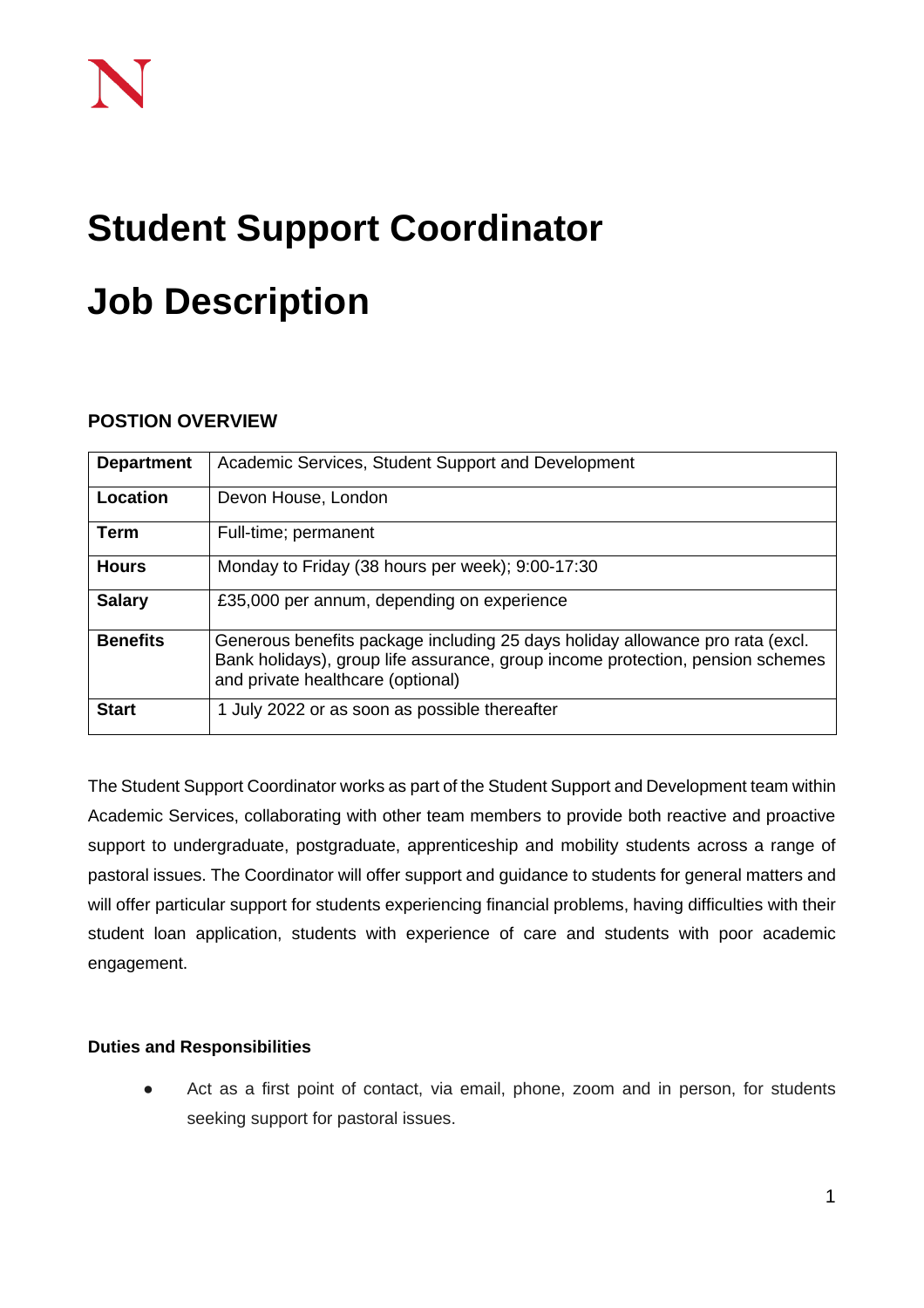- To work on the student support desk for allocated shifts alongside colleagues from other student facing services, responding promptly and professionally to enquiries from students and staff.
- Provide advice and guidance to applicants and offer holders on student funding matters and support available at the College.
- Provide on-going support to students with experience of care, arranging regular checkin meetings to offer support and encouragement and, if required, assistance with pastoral or practical matters.
- Meet with second- and third-year students with poor attendance to identify any barriers to engagement and advise and assist them in accessing relevant support.
- Provide advice to students about registration with local GP surgeries.
- Provide advice and guidance to students on student loans and other financial matters such as budgeting and good money management.
- Administer the College's Student Hardship Fund, acting as Secretary to the Hardship Fund Panel.
- Regularly review the student money advice being offered, identifying any gaps in support and making recommendations to the Head of Service
- Act as the College's representative to the National Association of Student Money Advisers.
- Ensure students receive holistic support, working closely with other members of the student support team to ensure a student's needs are met.
- Maintain a thorough and up-to-date knowledge and understanding of relevant College policies relating to student support such as Support to Study, Safeguarding, Prevent, Extenuating Circumstances and Break in Studies.
- Provide support and advice to students considering applying for Extenuating Circumstances, Interruption or Break in Study.
- Participate in Support to Study meetings with students and faculty. Offer advice on support available internally and externally to the College. Prepare support plans and follow-up with faculty and students as required to enable students' continued study at the College.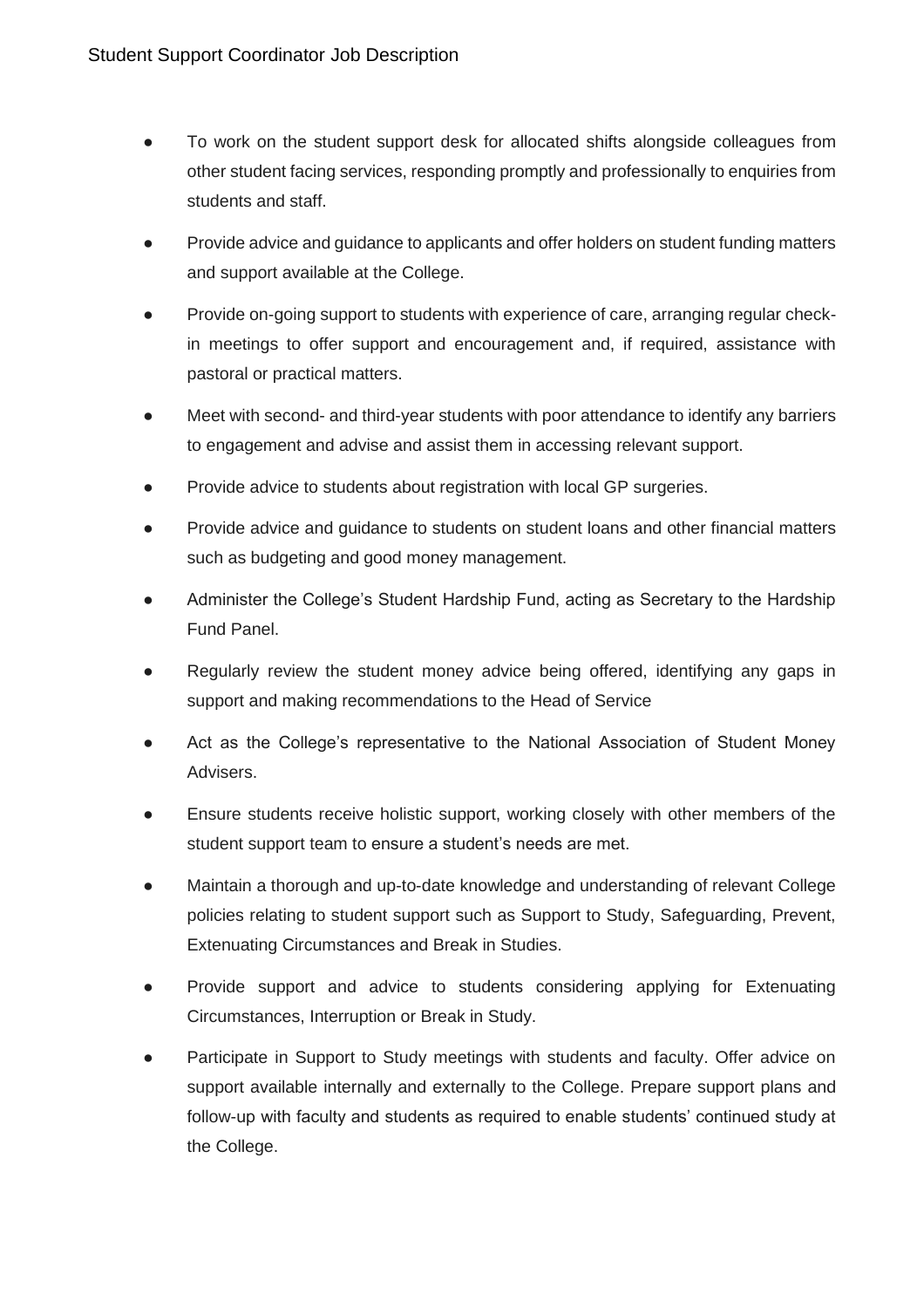- To provide "back-up" support for other members of the team, ensuring familiarity with other areas of service provision such as disability and mental health support in order to provide students with a basic level of guidance when colleagues are absent or unavailable.
- To present individually, or with other team members, workshops and seminars on student wellbeing and development issues (i.e. stress management, relaxation, healthy eating).
- Maintain accurate records of all student interactions on TARGET connect in accordance with internal guidance and protocols in compliance with GDPR.
- Assist with the management and update of the team's CANVAS (VLE) and Web pages.
- Assist with the processing of invoices, uploading invoices into the Pointprogress system in accordance with Finance guidelines and procedures.
- Other associated student support related tasks from time to time as directed.

#### **About the College**

Founded in 2012, New College of the Humanities at Northeastern has established itself as a prestigious higher education institution based in the heart of London. After becoming part of Northeastern University's global network in early 2019, the College has undergone a period of rapid growth, having been granted Taught Degree Awarding Powers in February 2020 and moving to new premises in 2021. NCH continues to grow taking in more students year on year, further expanding its courses, network and opportunities.

#### **Person Specification Criteria (Essential / Desirable)**

- Bachelor's degree or equivalent experience [E]
- Experience of providing guidance or support to students in HE or FE [E]
- Experience of working with people from a range of ethnicities, socio-economic groups and nationalities [E]
- Experience of dealing sympathetically with people who are emotional or distressed [E]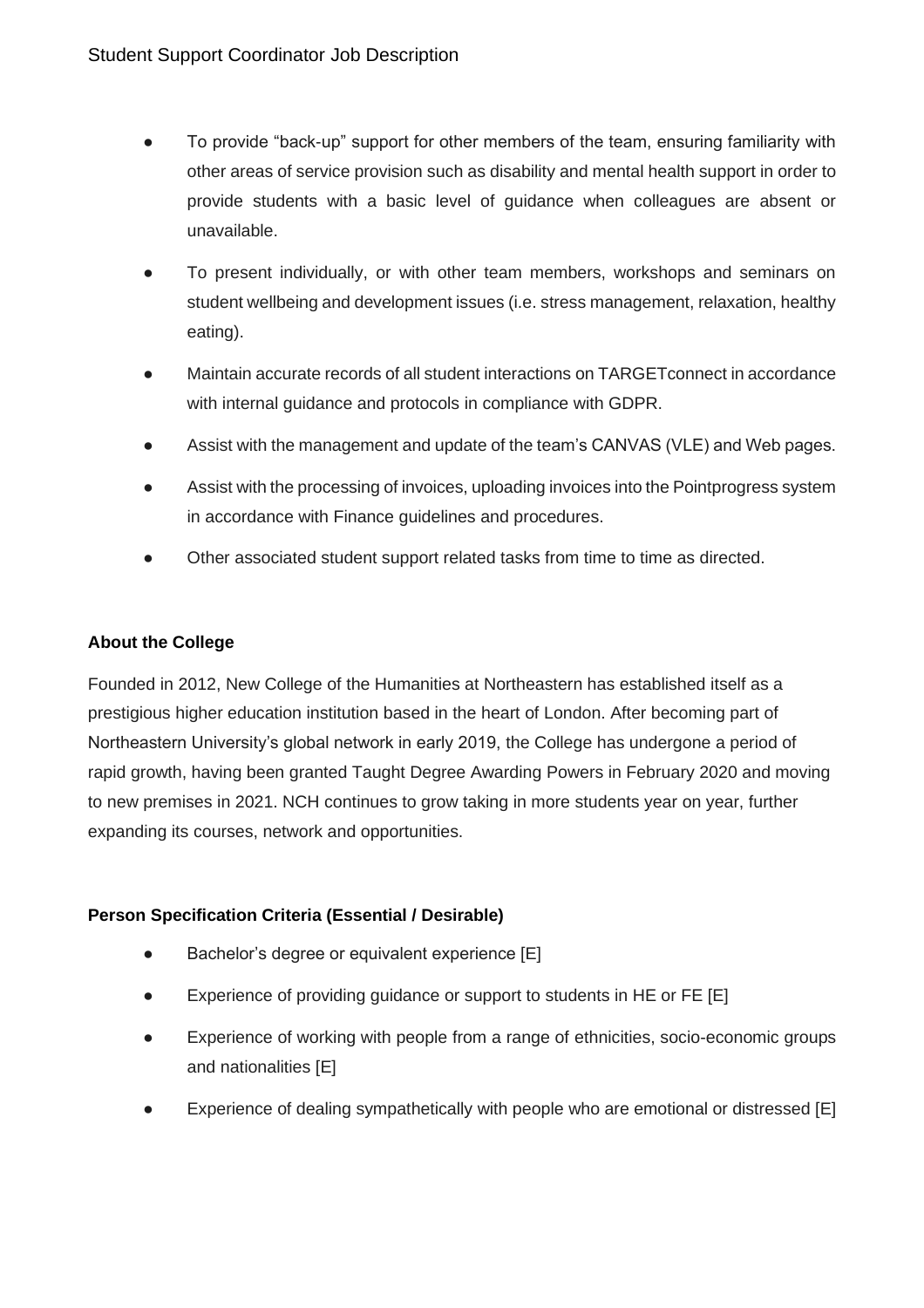- Experience of working as part of a service team, preferably within a multi-disciplinary setting [E]
- Experience of using customer, client, or student records system [E]
- A good working knowledge of relevant legislation including the Equality Act 2010 and General Data Protection Regulation (GDPR) [E]
- Experience of handling confidential and sensitive information [E]
- Knowledge of UK student finance/student loan processes [E]
- Interpersonal and communication skills to be able to work on a 1 to 1 basis with a diverse range of students [E]
- Ability to explain complex processes and procedures in a clear and accessible manner, adapting approach to meet the needs of the listener [E]
- Ability to be calm, diplomatic, and tactful in high pressure situations [E]
- Ability to understand and accurately apply policies and procedures [E]
- Ability to display discretion, particularly when handling confidential documents [E]
- Ability to pay close attention to detail [E]
- Good IT skills, using Word, Excel, email, Internet [E]
- DBS check will be required [E]
- Available to occasionally work outside of normal office hours [E]
- Qualification in advice, guidance, social work and/or money advice [D]
- Experience of supporting people with experience of care [D]
- Experience of leading workshops or training [D]

### **Application Process**

Applications should be made via **[this link](https://share.hsforms.com/1p3G6XPo_QD-X7V9aRnSTYQ2peji)** by 20:00 on **26 June 2022.** Please reference your application "**SSC522**". Participation in the equal opportunities section is encouraged, but voluntary.

Applications must include a covering letter of no more than one page and a full curriculum vitae.